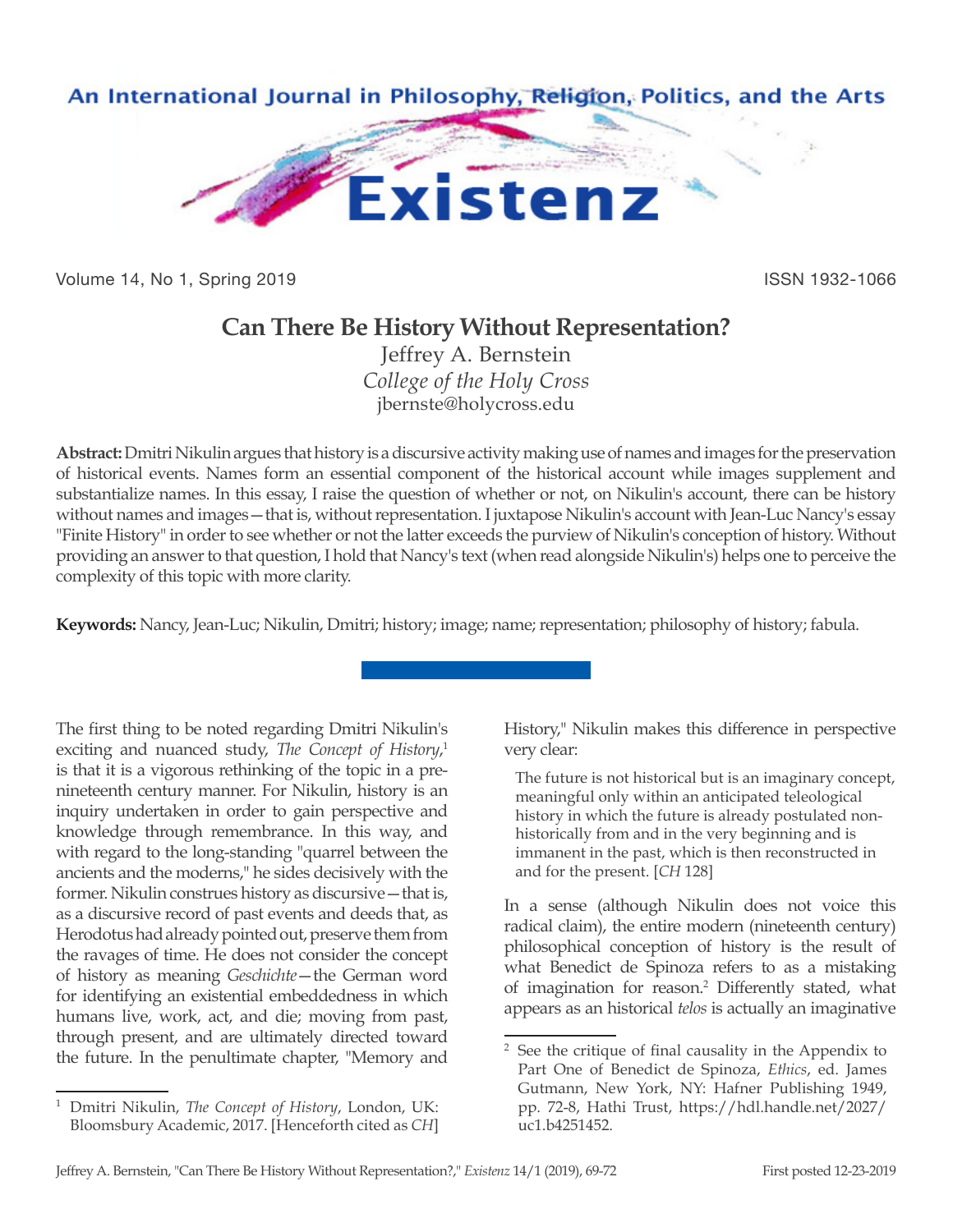projection of archaic desires or affects. In elaborating a conception of historical inquiry that refuses the postulation of history as an existential structure, Nikulin is able to dispense with the problematic of teleology and substitute in its place, trans-historical structural elements (one might even say "conditions of possibility") that are present in all historical inquiry, namely fabulae, such as plots or fables, as well as the historical, such as the factual description of events (*CH* 7, 10). All histories contain these two elements, regardless of whether they are conceived of as historiological components or merely as the modalities through which we speak or write about events. With reference to Aristotelian terminology, we can say that instead of indexing history as final causality, Nikulin envisions it as a formal one.

If fabula and the historical are the elements out of which history is comprised—through which the memory of deeds and words persists—it should not surprise that he places great emphasis on the question of names and images as content for historical inquiry. One can even go so far as to suggest that this perspective has productively determined Nikulin's inquiry from the outset. In the dedication of the book, Nikulin explains how his project arose:

This book originated in a simple question that Ágnes Heller and I once discussed at length: If we had to choose, what would we have liked to be preserved of us once we are not physically present here anymore an imageless name or an anonymous image? [*CH* v]

In this dedication, all the components of Nikulin's conception of history are present in (as it were) seedling form: the emphasis on the past with a certain degree of the present, preservation through remembering, and the question of the role and priority of names and images within such remembering. Nikulin's project can appropriately be viewed as emerging from an "Ágnes Heller moment," insofar as his conversation with Heller served as the impetus for the event that is his book. Likewise it is not surprising to find his answer to the "dear friend, wise colleague, and passionate interlocutor" question posed in Chapter 5, with the apt title "The Logos of History," where it is noteworthy to find the Homeric enumeration of virtuous traits. This *logos* is intimately bound up with that which, through remembering, gives subjects of history their "historical being":

A person lives within a history once her *name* (that and who she was) is retained in the historical along with the *story* of her life as a fabula (what she was and has

achieved in life). Since historical being keeps a person in a history, the existential aspect or *that she was*, lived and existed, becomes the minimal necessary condition for historical being. [*CH* 108]

For Nikulin, the name acts as the gravitational center of a historical inquiry for yoking together the plot and the description of events into a meaningful whole. He goes further: "that a name must be preserved in and for a history is itself a historical imperative" insofar as the named person is "saved for a history by and in her name" (*CH* 109). This is a far more radical claim than Walter Benjamin's statement to the effect that dates provide a physiognomy for history; for Nikulin, names are part of the very substance of historical being—without names, it is hard to know of what history would be comprised.

Nikulin has thus made good on part one of the "Ágnes Heller moment" that is laying at the foundation of his text—namely, identifying names as being the substance of history. What then of the image? For Nikulin, images are important, but secondary:

My claim here is that while images may have normative meaning and be prohibitive, permissive, or prescriptive...in a history they function as *illustrations* of an entry in the historical, and as such they complement or provide a visually enfolded narrative for names. [*CH* 114]

Images, for Nikulin, provide something like a secondary orientation, but no real direction for historical inquiry; they certainly provide no self-evident understanding: "to be understood within a history, an image always needs some kind of an accompanying narrative, a fabula" (*CH* 114)—a fabula which necessarily includes names. A couple pages later, Nikulin provides a direct answer to his fulfillment (or exhaustion) of the Ágnes Heller moment:

Since a historical narrative is primarily a written text or orally told story, it can exist and live on without an illustrating image, whereas an image cannot live by itself in a history without a clarifying text, whether the text is an inscription or developed narrative. Therefore, in history the preservation of an imageless name is preferred to the preservation of an anonymous image... in a history names take precedence over images, and writing gains the advantage over painting. In this sense, the medieval Jewish Biblical tradition of telling and transmitting stories in written form without images, but accompanied by successions of names that are explained by narrative and commentary, exactly expresses the structure of history. [*CH* 116]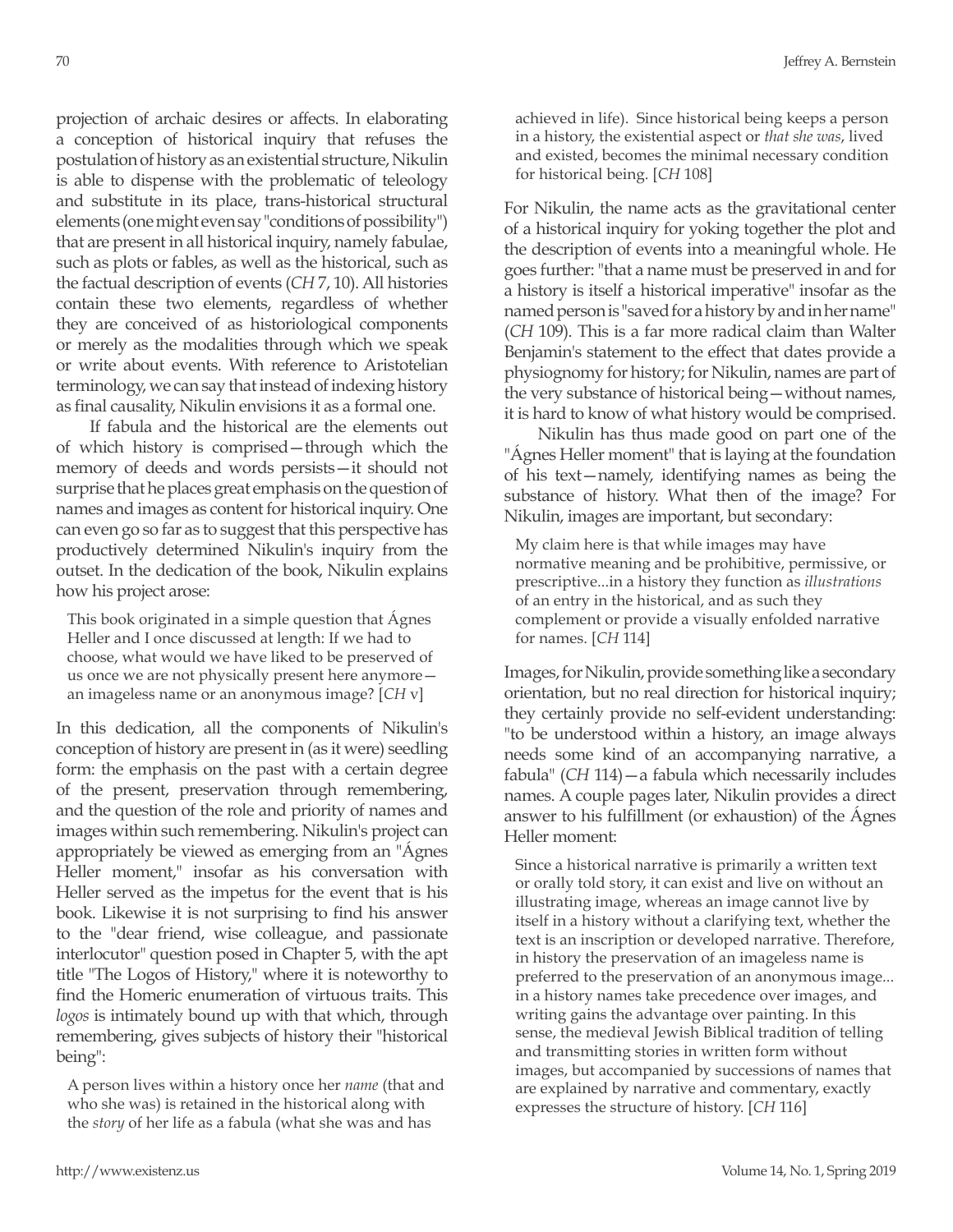In this context, I would like to point out a practice in the Jewish tradition, where a person's mourning the death of a loved one is addressed with the words: "May their memory be a blessing." The emphasis on the remembrance of the named person through recitation also exhibits the structure of history that Nikulin so deftly articulates in his work.

Given that Nikulin's pre-modernesque conception of history is intended to be comprehensive, it presumably can render a verdict on other conceptions of history (both in order to show their historical character as well as to disclose conflicts where they emerge). In light of this distinctiveness, I wish to put Nikulin's conception in conversation with another quite different contemporary account of history—namely, Jean-Luc Nancy's "Finite History."3 This is not meant to question the comprehensiveness of Nikulin's conception; rather, I am interested as to whether, under Nikulin's scheme, Nancy's account would register as referring to history at all? That I have, for some time, found Nancy's account—is it technically even a conception?—to be provocative, fascinating, and unsettling, is of secondary importance.

In the aforementioned quarrel between history as discursive inquiry and as existential structure, Nancy's account would fall (as it were) on the hither side of the latter conception—this means, it takes as its starting point the very existential structure of history that (it claims) has reached its exhausted end. For Nancy,

history—if we can remove this word from its metaphysical, and therefore historical, determination does not belong primarily to time, nor to succession, nor to causality...History is suspended, without movement, and we can anticipate only with uncertainty or with anxiety what will happen if it moves forward again (if it is still possible to imagine something like a "forward movement"), or if it does not move at all. [*FH* 143-4]

Drawing on conceptions of the "end of history" as they are conceptualized by G. W. F. Hegel and Alexandre Kojève—but most acutely, by Martin Heidegger's thinking of history as *Ereignis*, as an event of appropriation (*FH* 164)—Nancy's text amounts to a questioning of how history might be conceived (or even what might take its place) after it has reached its exhaustion point. But the exhaustion of history does not entail the complete disappearance of history altogether. For this reason, Nancy can hold that such a history-atits-end still bears a relation to history as an existential structure: "we treat historicity as performative rather than as narrative and knowledge" (*FH* 144).

However, if determination in history is neither temporal or conceptual, nor representational, what physiognomic character does it have? With regard to its happening, Nancy holds that history amounts to "an unending production of effects—but never the effectivity of a beginning" (*FH* 146). Upon history's end, there is simply occurrence. Without a beginning, and some form of continuation after its end, history would have to be thought as the existence of (to use Friedrich Schelling's term) the *Unvordenkliche*—that which cannot be thought in advance. Our existence is an occurrence that antedates and continuously exceeds our conceptual grasp and representation of itself. This is to say that history itself is not discursively exhaustible:

The end of history means, therefore, that history no longer represents or reveals the Idea of the self, or the Idea itself. But because metaphysical history, by developing the visibility of the Idea...not only develops "content," but also develops itself as the "form" and the "formation" of all its contents...we shall conclude that history now no longer presents or represents any history, any idea of history. [*FH* 148]

To say that history now no longer occurs (or can be thought) under the province of the Idea is, among other things, to say that it is not predominantly determined according to what Nikulin has called "fabula" and the historical—that is, discursively articulated plots, and descriptions of events. And if this is so, one might wonder what the epistemological status of names and images are in such an account of history, and if there is any such status at all. Nancy gestures toward this direction when he proposes, "we are perhaps exposed to another kind of 'history,' to another meaning of it or perhaps to another history of history" (*FH* 150). However, not being located in this other conception of history, one does not yet know what the status of plot, description of events, names, and images would be:

Between both possibilities, to be outside history or to enter another history (for which the name "history" no longer perhaps applies) is the "suspense" specific to our time. [*FH* 150]

It is precisely this suspense that gives one a clue

<sup>3</sup> Jean-Luc Nancy, "Finite History," in *The Birth to Presence*, eds. Werner Hamacher and David E. Wellbery, transl. Brian Holmes and others, Stanford, CA: Stanford University Press 1994, pp. 143-66. [Henceforth cited as *FH*]